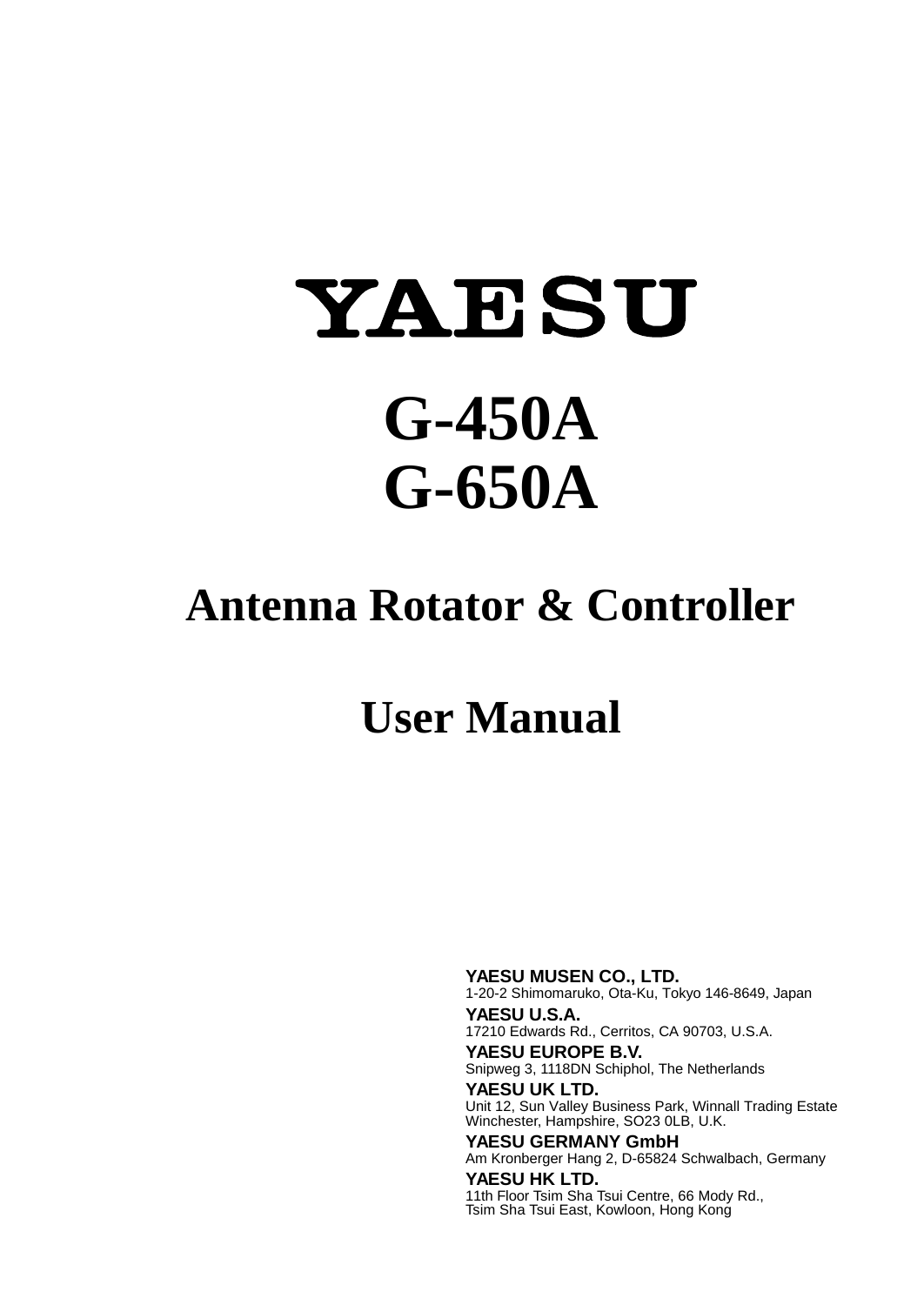## **Packing List (Check Before Installing Rotator)**

| <b>Rotor</b>          |       |
|-----------------------|-------|
| <b>Controller</b>     |       |
| <b>U</b> bolts        | 2     |
| $M8\times16$ Bolts    |       |
| Hex. Nuts             | 4     |
| <b>Spring Washers</b> | 8     |
| <b>Flat Washers</b>   |       |
| 7-pin Round Plug      | 1 set |
| 6-pin Rectanglar Plug | 1 set |
| <b>Rubber Boot</b>    |       |
| <b>User Manual</b>    |       |

## **Available Options**

| GA-2500        | <b>Shock Absorber Plate</b> |
|----------------|-----------------------------|
| <b>GS-680U</b> | Universal Bearing           |
| $GS-050$       | Thrust Bearing (50 mm mast) |
| GS-065         | Thrust Bearing (65 mm mast) |
| <b>GC-038B</b> | Mast Clamp                  |
| $C-25MWP$      | Control Cable (25 m)        |
| C-40MWP        | Control Cable (40 m)        |
| $GL-33$        | Mast Adjustment Plate       |

## **Specifications**

|                                         | $G-450A$<br>$G-650A$                                                |                                    |  |
|-----------------------------------------|---------------------------------------------------------------------|------------------------------------|--|
| <b>Rotation Torque</b>                  | 600 kgf-cm (43 ft-lbs.)                                             |                                    |  |
| <b>Braking Torque</b>                   | $3000 \text{ kgf-cm}$ (217 ft-lbs.)<br>5000 kgf-cm (362 ft-lbs.)    |                                    |  |
| <b>Maximum Vertical load</b>            | Continuous load 100 kg or less (Instantaneous load 300 kg)          |                                    |  |
| <b>Mast Outside Diameter</b>            | $\phi$ 32 to $\phi$ 63 (center protrudes by $\phi$ 48 to $\phi$ 52) |                                    |  |
| <b>Rotation Range</b>                   | $450^\circ$                                                         |                                    |  |
| 360° Rotation Time                      | 63 seconds at 50 Hz, 51 seconds at 60 Hz                            |                                    |  |
| <b>Braking Type</b>                     | Mechanical stopper                                                  | Mechanical and electrical stoppers |  |
| <b>Antenna K Coefficient</b>            | 100<br>180                                                          |                                    |  |
| Wind Loading Area (Pole type)           | $0.5 \text{ m}^2 \times 0.5 \text{ m}$                              |                                    |  |
| (Tower type)                            | $1 \text{ m}^2$<br>2 m <sup>2</sup>                                 |                                    |  |
| <b>Maximum Continuous Duty</b>          | 3 minutes                                                           |                                    |  |
| <b>Operating Temperature Range</b>      | $-20 \sim 40$ °C: Rotor<br>$0 \sim 40$ °C: Controller               |                                    |  |
| <b>Rotor Dimensions and Weight</b>      | $\phi$ 186 × 263, approx. 3.5 kg                                    |                                    |  |
| <b>Controller Dimensions and Weight</b> | 190 (W) $\times$ 125 (H) $\times$ 150(D), approx. 2.7 kg            |                                    |  |
| <b>Power Supply Voltage</b>             | AC $100 \sim 120$ V, $50 \sim 60$ Hz                                |                                    |  |
| <b>Power Supply Current Consumption</b> | 0.5A                                                                |                                    |  |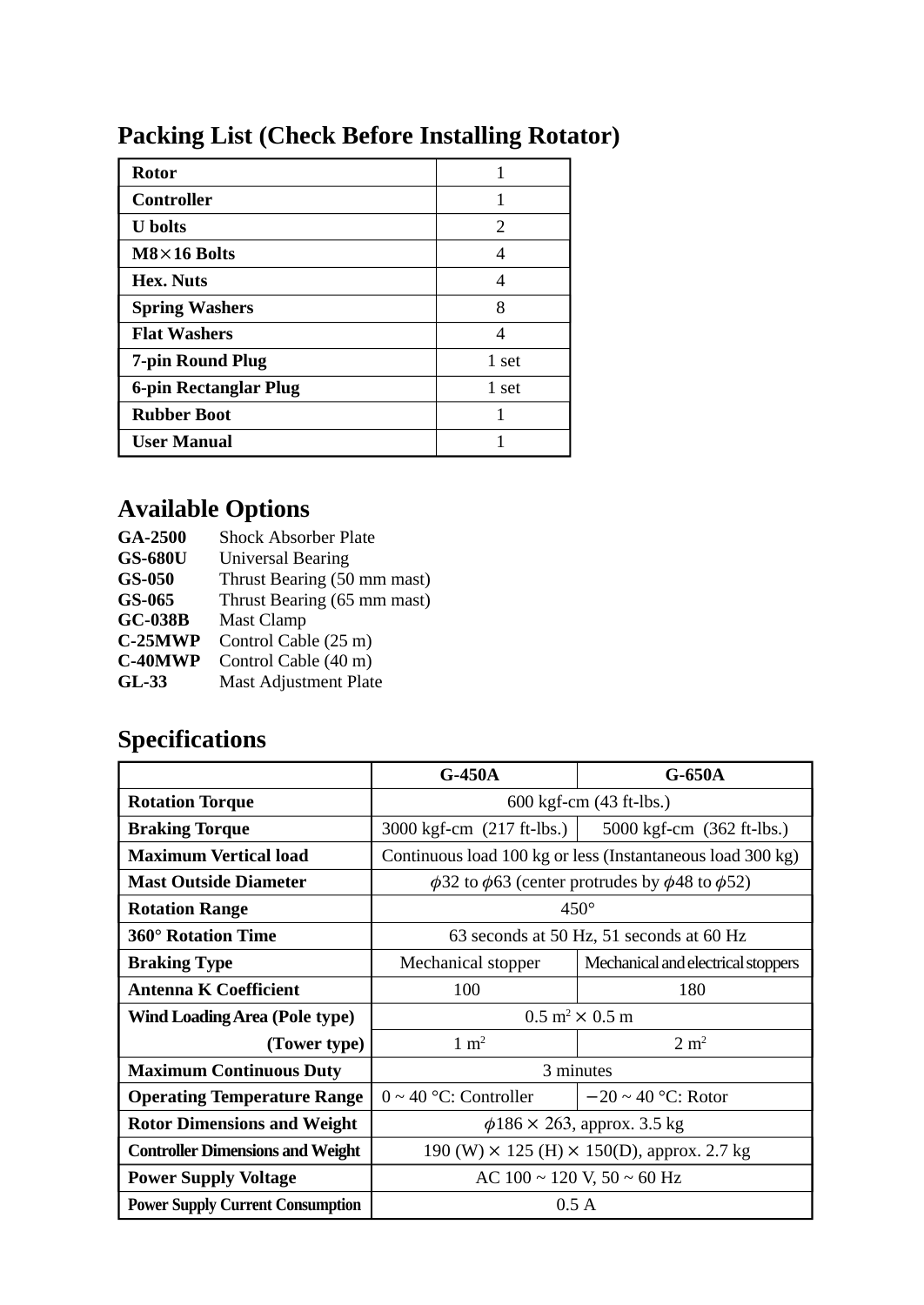## **Installation/Operation Precautions**

- Always use (Metric) M8x16 bolts when mounting the rotor to the tower or roof tripod mounting plate.
- Take care not to scratch the surface of the rotator or its mounting hardware. If the protective coating is scratched, the underlying metal may be subject to corrosion or rusting.
- During operation, do not suddenly reverse the rotation during operation, as this places a large load on the internal components of the rotor. Let the antenna come to a complete stop before reversing the direction of rotation.
- Do not engage the rotor for more than three minutes of continuous rotation. While this rotor can operate for up to five minutes continuously, operation must thereafter be halted, and the motor must be allowed to cool for *at least* 15 minutes afterwards.
- This rotator is designed to provide centered rotation of a mast with an *outside diameter*\* of between 48 mm and 50 mm (1.89" to 1.97" O.D.). If it is necessary to use a mast of diameter less than  $48 \sim 50$  mm, nearly centered rotation can be achieved using the optional **"GL-33"** mast adjustment plate, per the illustrations below.

| Mast Diameter $\phi$ 32 to $\phi$ 38: | Use two plates.     |
|---------------------------------------|---------------------|
| Mast Diameter $\phi$ 39 to $\phi$ 47: | Use one plate.      |
| Mast Diameter $\phi$ 48 to $\phi$ 50: | Do not use a plate. |

- The use of a mast of outside diameter greater than 51 mm (2.01") will result in off-center rotation. The amount of offset increases with increasing mast diameter. A mast of 60 mm outside diameter will result in rotation offset from the center by approximately 8 mm.
- *\* Note that commonly-available steel "water pipe" is (A) usually specified in terms of inside diameter, and (B) designed for holding in liquid under pressure; it is not particularly designed to resist bending. Consult with your dealer or a professional tower/antenna installer for assistance in procuring a mast of specifications adequate for your antenna system.*



Insert the mast adjustment plate(s) between the mast and the clamps on the rotor.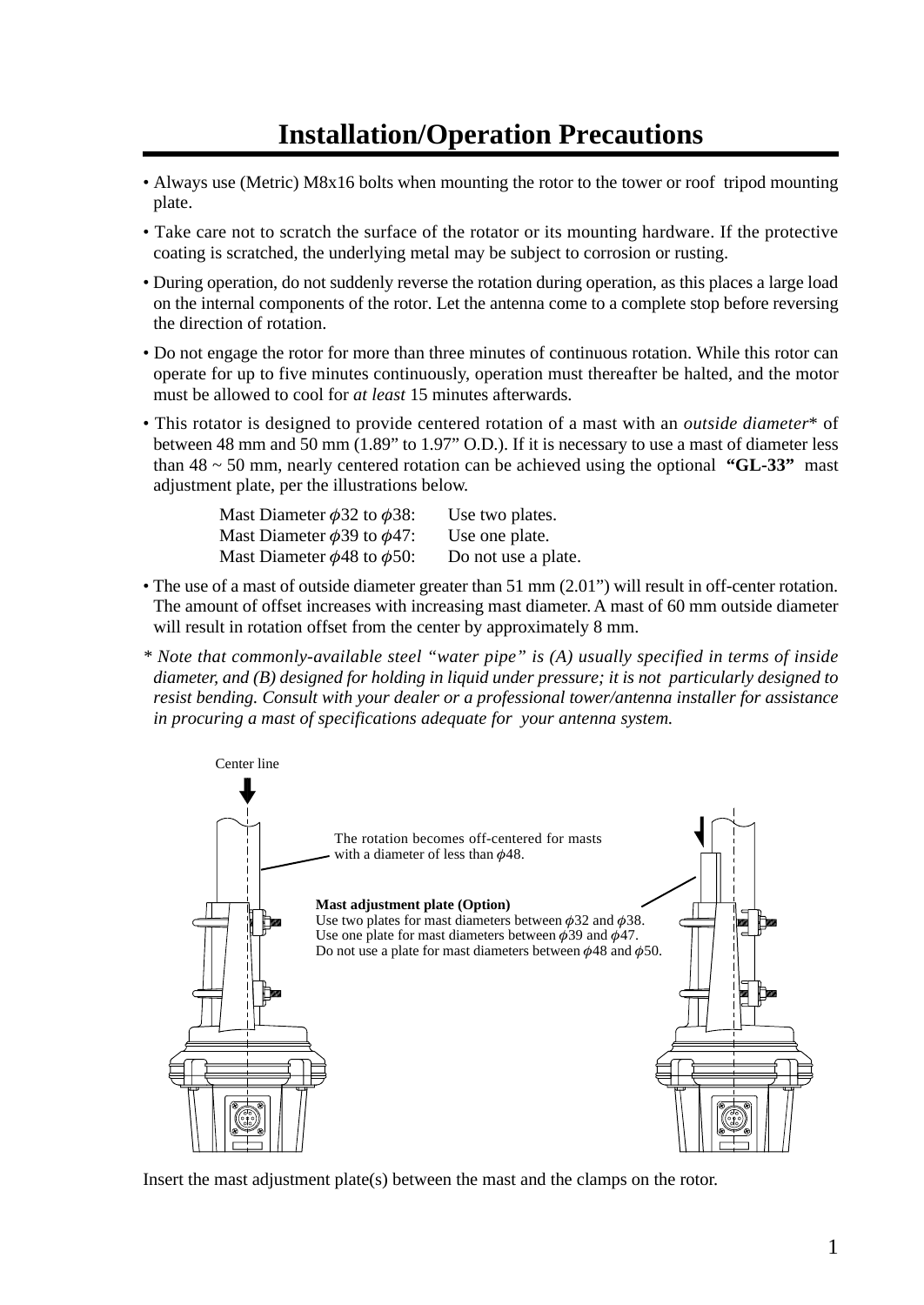## **Controller Front/Rear Panel Controls and Switches**

#### **Controller Front Panel**



#### **Controller Rear Panel**

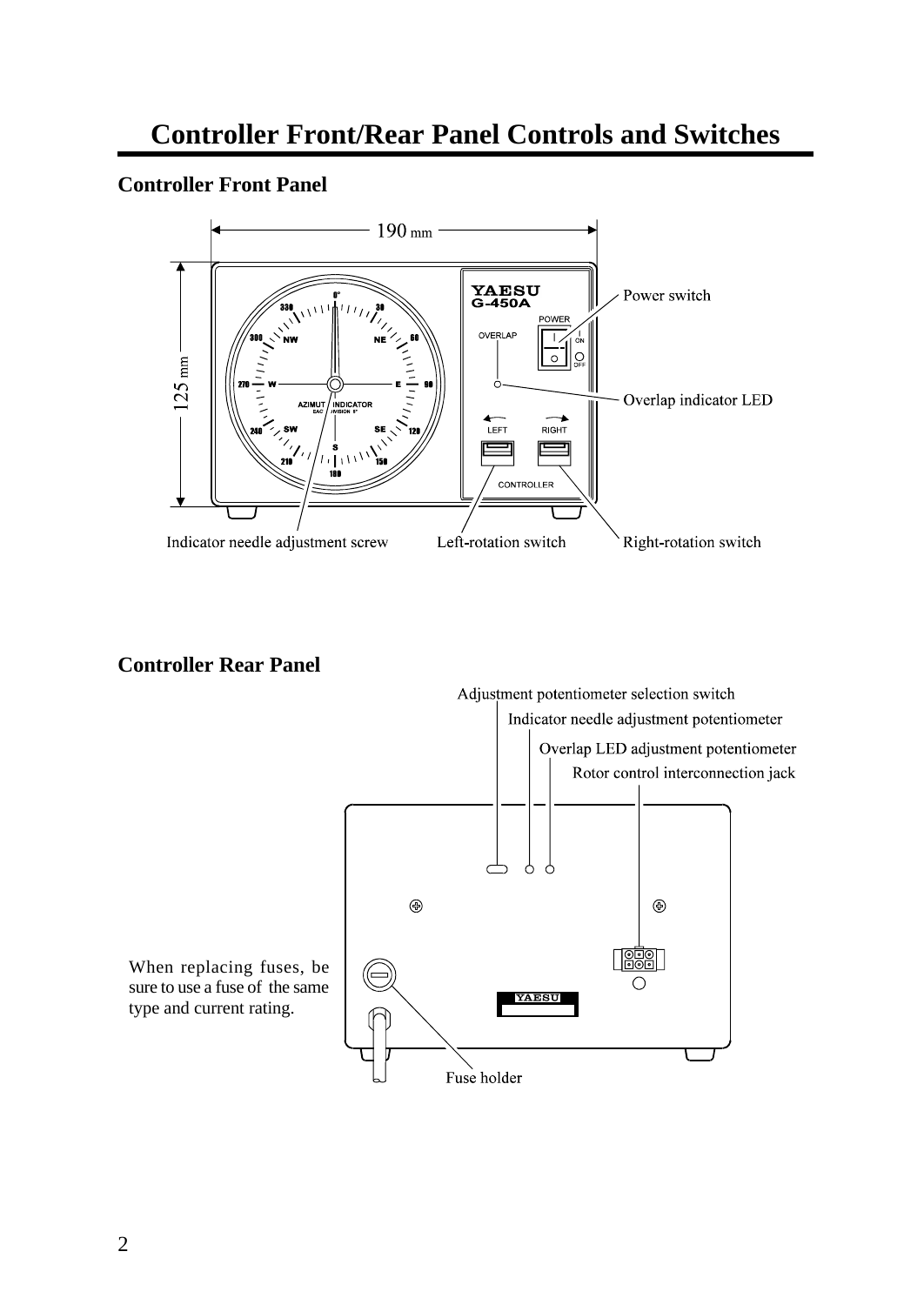

## **Rotator Unit Components and Dimensions**

#### **Rotator Attachment Plate Dimensions**



The tower plate onto which the rotator unit is mounted must be drilled with four holes of 9 mm diameter, equally spaced on a circle of 119 mm diameter. The center-to-center distance between any two adjacent mounting holes is 84 mm.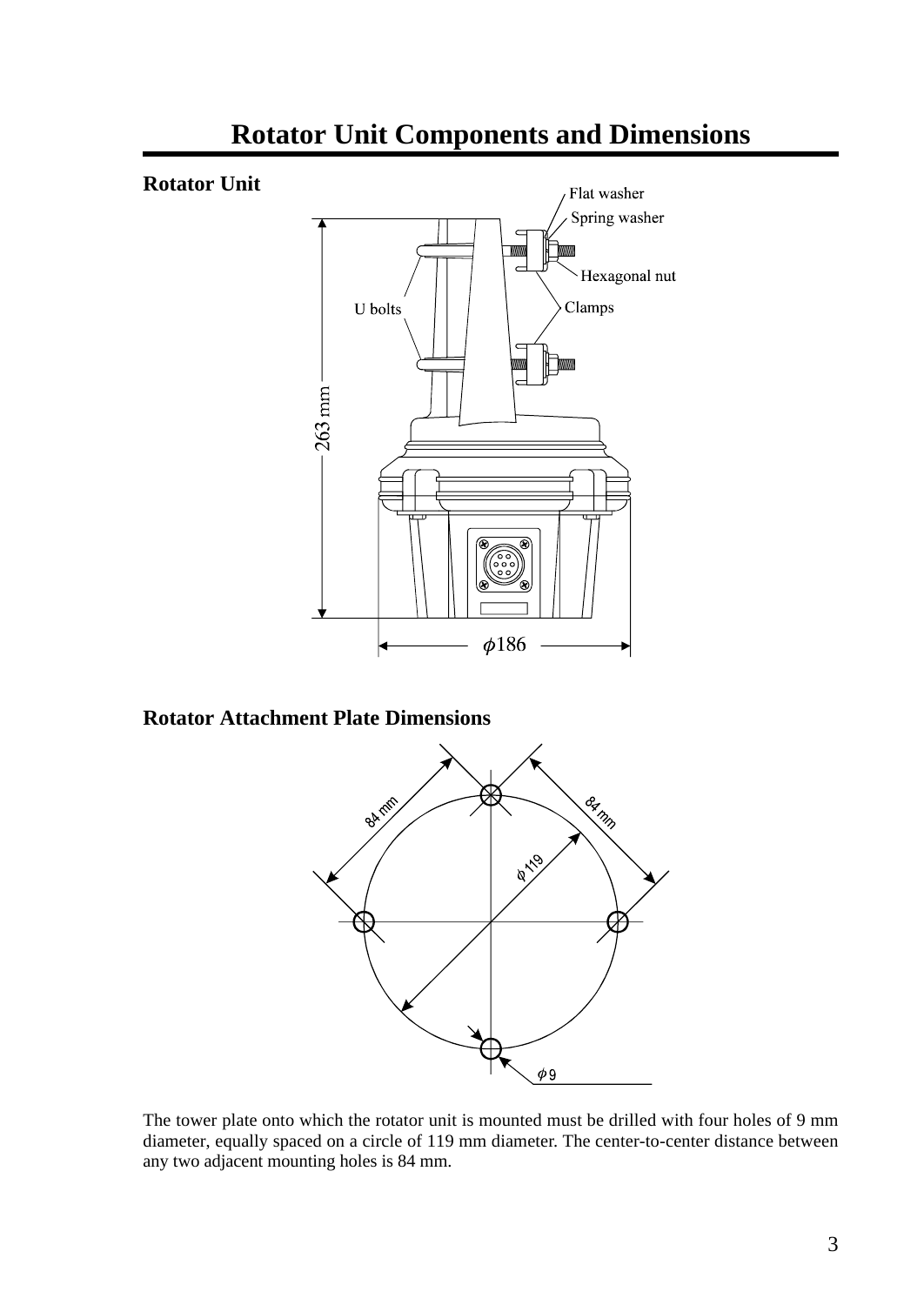## **Which Antennas Can Be Attached?**

The size and type of antenna(s) that can be attached to this rotator will differ widely, depending on the installation method, local terrain, and the maximum expected wind speeds at your location.

The following pages describe typical antennas which are acceptable for installation with the G-450A or G-650A. The discussion below assumes maximum wind speeds of 30 meters per second (67 mph/108 kph), and it is recommended that you include a safety margin of at least 30% to account for higher wind gusts or other factors which might potentially cause damage to your installation.

#### l **Pole-Mounted Antennas**

Mounting of the rotator on a pole or mast results in a significant de-rating of the size of the antenna which can be mounted, due to the tremendous bending forces applied to the rotator's clamps. For pole mounting, the attached antenna must have a net mounted weight (combined weight of antenna *plus* mast) of **10 kg** or less, and the product of multiplying the [Antenna Wind Load Area (in m<sup>2</sup> )] by the [Height of the Antenna Mast (in m)] must be **0.25** or less (see Table 1 and Fig. 1).

#### $[Antenna Weight] + [Mast Weight] \leq 10 kg$ .  $[Antenna Wind Load Area] \times [Height of Antenna Mast] \leq 0.25$

 Refer to the antenna manufacturer's specification sheet for determining the weight and the surface area of the proposed antenna.

**Example**

For a 50 MHz 5-element antenna of surface area of  $0.3 \text{ m}^2$  (see Table 1), the above specifications for pole mounting will be met if (A) the antenna is mounted on a mast not longer than  $0.8$  m  $(0.3 \times 0.8 = 0.24 \le 0.25)$ , and  $(B)$  if the mast weight plus the antenna weight is less than 10 kg. However, if the mast is 1 meter long, the specification will be exceeded  $(0.3 \times 1 = 0.3)$  >0.25).



**Example of a 50MHz Band, 5-Element Yagi Antenna**

| Band<br>(MHz) | <b>Elements</b>            | Area<br>(m <sup>2</sup> ) | Band<br>(MHz) | <b>Elements</b>       | Area<br>(m <sup>2</sup> ) | Band<br>(MHz) | <b>Elements</b>         | Area<br>(m <sup>2</sup> ) |
|---------------|----------------------------|---------------------------|---------------|-----------------------|---------------------------|---------------|-------------------------|---------------------------|
| 7             | 2-element                  | 2.2                       | 28            | 3-element             | 0.3                       | 50            | 4-element               | 0.25                      |
|               | 1-element, w/loading coils | 0.2                       | 28            | 4-element             | 0.42                      | 50            | 5-element               | 0.3                       |
|               | 2-element, w/loading coils | 0.6                       | 28            | 5-element             | 0.6                       | 50            | 6-element               | 0.37                      |
|               | 3-element, w/loading coils | 1.1                       | 28            | 2-element, Swiss Quad | 0.3                       | 50            | 2-element, Swiss Quad   | 0.3                       |
| 14            | 3-element                  | 0.7                       | 7/14          | 3-element, trapped    | 0.5                       | 144           | 10-element              | 0.2                       |
| 14            | 4-element                  | 1.2                       | 7/14          | 4-element, trapped    | 0.8                       | 144           | 10-element, stacked     | 0.44                      |
| 14            | 5-element                  | 1.7                       | 14/21         | 3-element, trapped    | 0.4                       | 144           | 10-element. $x$ 4       | 0.95                      |
| 21            | 3-element                  | 0.45                      | 14/21         | 4-element, trapped    | 0.5                       | 144           | 10-element, $x$ 4 $x$ 2 | 2.0                       |
| 21            | 4-element                  | 0.6                       | 21/28         | 3-element, trapped    | 0.3                       | 430           | 12-element              | 0.06                      |
| 21            | 5-element                  | 0.8                       | 21/28         | 4-element, trapped    | 0.4                       | 430           | 12-element, stacked     | 0.12                      |
| 21            | 6-element                  | 1.3                       | 14/21/28      | 3-element, trapped    | 0.4                       | 430           | 12-element, $x$ 4       | 0.3                       |
| 21            | 2-element, Swiss Quad      | 0.3                       | 14/21/28      | 4-element, trapped    | 0.5                       | 430           | 12-element, $x$ 4 $x$ 2 | 0.6                       |

**Table 1: Wind Loading Areas for Common Antennas (Typical)**

These are approximate values; Wind Loading Area will vary significantly depending on element and boom diameters.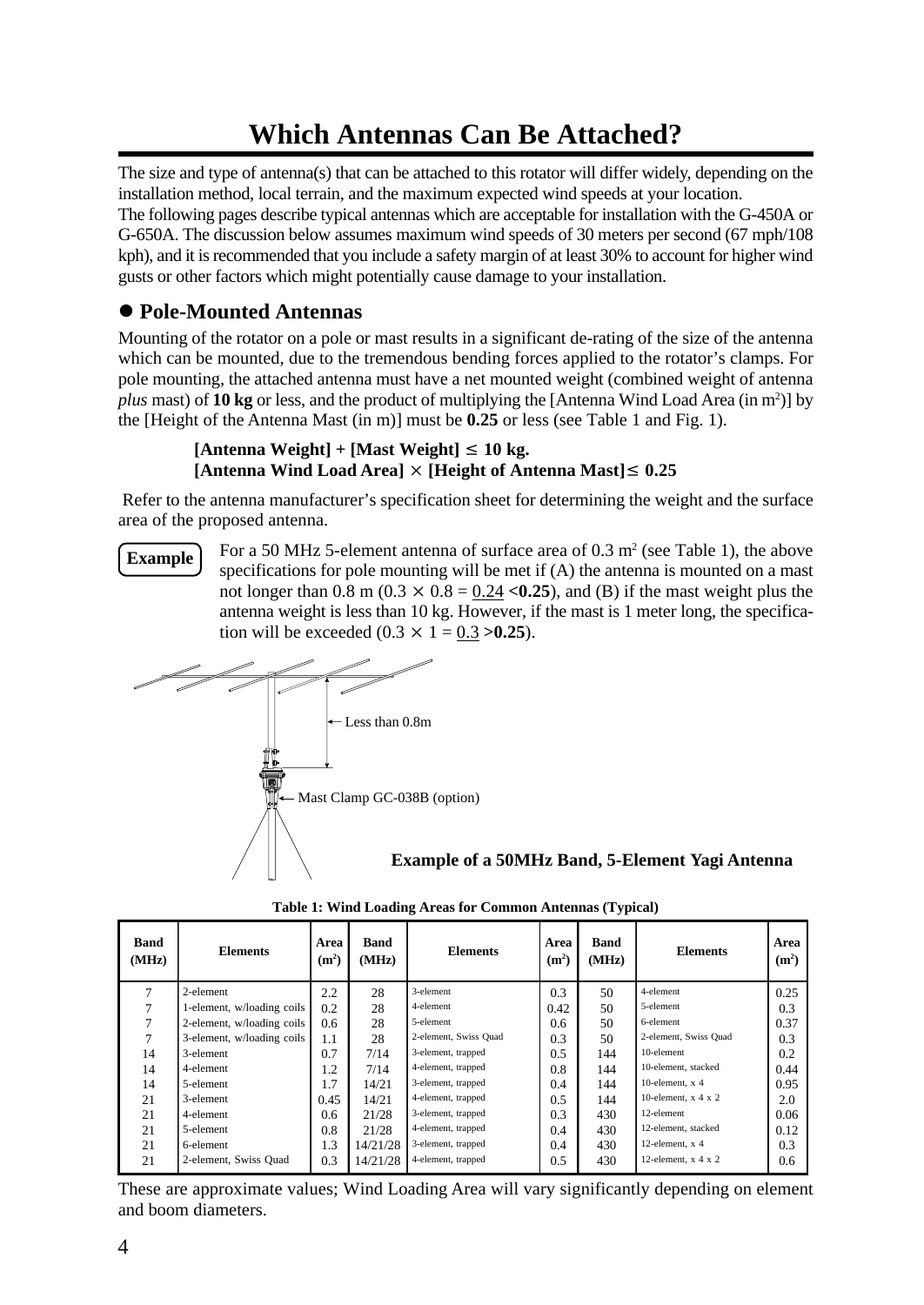#### $\bullet$  **Tower-Mounted Antennas**

In the preferred tower-mounting configuration, the antenna Wind Loading Area must be less than **1 m<sup>2</sup>** (G-450A) or **2 m<sup>2</sup>** (G-650A), *and* the "**K**" factor (see below) must not exceed **100** (G-450A) or **180** (G-650A), where **K = [Antenna Turning Radius (m)] x [Antenna + Mast Weight (kg)]**. Refer to the antenna manufacturer's specification sheet for determining the turning radius and weight of the antenna.

**Example**

In this example, a 14 MHz 3-element Yagi of Turning Radius 7.5 m, Weight of 14 kg, and Surface area of  $0.7 \text{ m}^2$  is proposed for tower mounting below a 3-element  $21/28$ MHz trapped Yagi of Turning Radius 3.5 m, Weight of 13 kg, and Surface Area of  $0.3$  m<sup>2</sup>. The mast weight is 5 kg.

*Note: In such "Christmas Tree" installations, compute the mast weight separately for each antenna, using the relative heights of the two antennas to apportion the mast weight*

The antenna system **K** factor, then, is the sum of the two antenna **K** factors:

 $K^1 = K$  factor of 14 MHz 3-element Yagi. **K**<sup>1</sup> = Turning Radius (7.5 m)  $\times$  Weight (14 kg + 2.5 kg) = 123.75 | | Antenna Weight Mast Weight  $(5 \text{ kg} \div 2)$  $K^2 = K$  factor of 21/28 MHz 3-element trapped Yagi. **K**<sup>2</sup> = Turning Radius (3.5 m)  $\times$  Weight (13 kg + 2.5 kg) = 54.25 | | Antenna Weight Mast Weight  $(5 \text{ kg} \div 2)$  $K<sup>Total</sup> = K<sup>1</sup> + K<sup>2</sup> = 123.75 + 54.25 = 178$ 

The antenna system Wind Loading Area is:

 $0.7 \text{ m}^2 + 0.3 \text{ m}^2 = 1.0 \text{ m}^2$ 

The Wind Loading Area is within the specifications for both the G-450A and G-650A, but the net **K** factor (178) can only be met by the G-650A. Therefore, the above antenna system should only be mounted using a G-650A (or larger) rotator.



*Note: Installation of a Thrust Bearing such as the GS-065 does not allow the elimination of the mast weight from the K-factor calculations above.*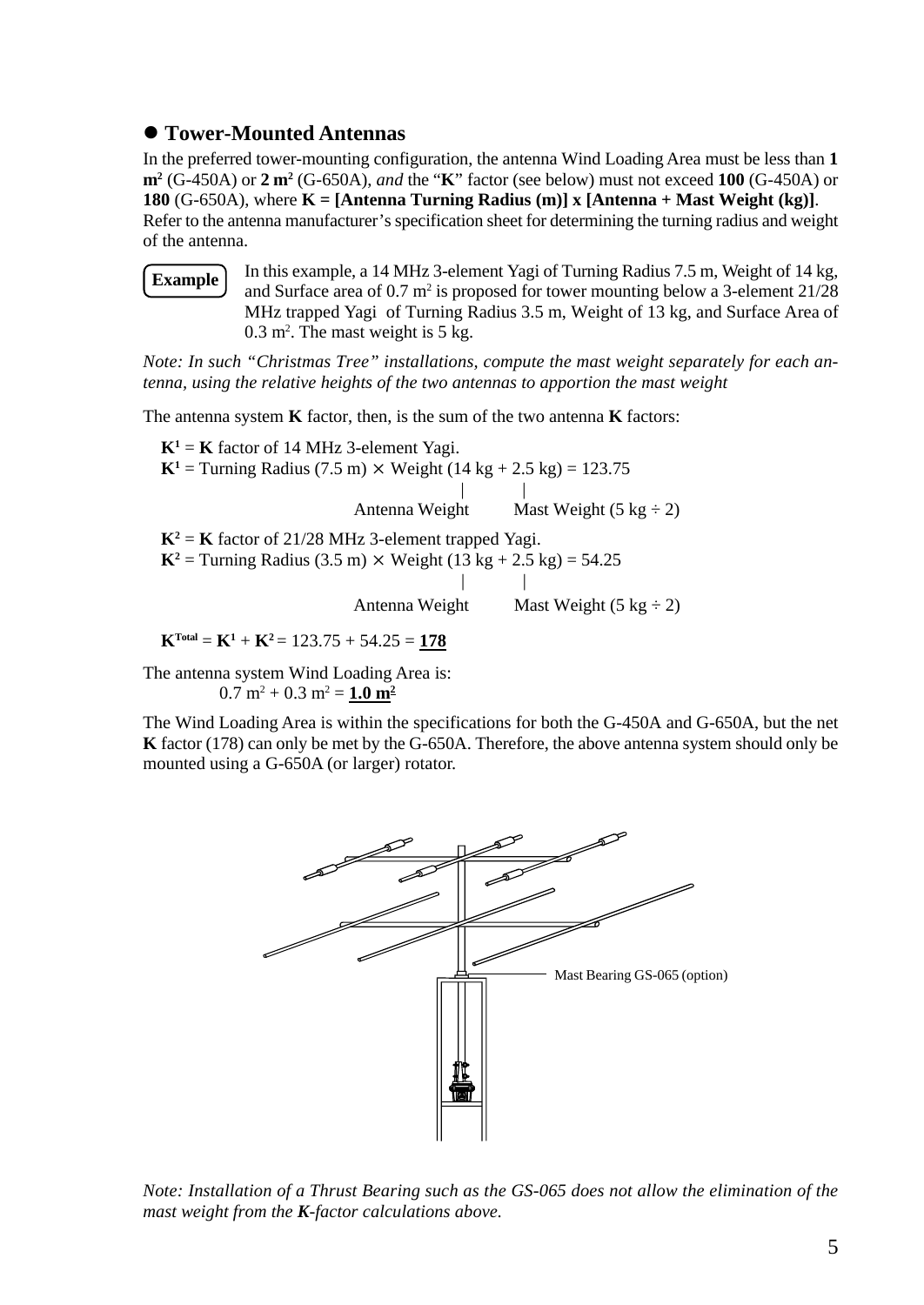## **Control Cable Installation**

Before installing the rotator, mast, and antenna, prepare the rotator control cable and *test rotator system performance on the ground*. Potential alignment, cabling, or other problems can quickly be resolved on the ground; once a rotator is mounted, however, troubleshooting may require that the tower be climbed and/or the rotator be removed and lowered to the ground!

#### **Control Cable Preparation**

The control cable to be used should have six stranded conductors of at least 0.5 mm (#20 AWG) diameter if the cable is shorter than 40 m in length (125'); if the cable is longer than 40 m, use conductors with a diameter of 0.75 mm (#18 AWG) or larger.

- 1. Disassemble the supplied round plug: slide off the rubber boot, remove the setscrew from the shell using a small screwdriver, then unscrew the shell from the plug. Save the setscrew in a safe place until step 10, so you don't lose it.
- 2. Slide the rubber boot and the round shell over the "rotator" end of the cable. Leave enough cable protruding to allow easy dressing the end of the cable.
- 3. Using special care to avoid nicking the insulation of the individual wires, strip back 15 mm (about 5/8") of the outer jacket of the cable from both ends. Now strip 5 mm (about 3/16") of insulation from each wire, being careful not to nick the conductors.



- 4. Solder the wires to the round plug pins, noting the color of the wire and the number associated with each pin for reference later. *Pin 7 of the round connector is not used!* Confirm that all solder joints are firm and cleanly made, as this part of the cable will be difficult to access once the rotator is installed on top of the tower. Do not slide the shell onto the connector at this time.
- 5. Crimp the supplied pin contacts onto the wires on the opposite end of the cable, per the illustration on the next page.
- 6. Referring to your notes of the wire color at each pin of the round (rotator end) connector, insert the pins into the rectangular plug at the opposite (controller) end of the cable. Be sure that each wire from the round connector is routed to the corresponding pin number in the rectangular connector (i.e. 1 to 1, 2 to 2, etc.).
- 7. Temporarily connect the round plug to the rotator, and the rectangular plug to the controller. Make sure that the **POWER** switch is set to the Off position, then connect the AC plug to your station's AC power outlet.
- 8. Turn on the **POWER** switch. The pilot lamps on the controller should become illuminated, and the meter needle on the controller may rotate so as to align itself with the current position of the rotator (remember, the two units have not been aligned with each other).
- 9. Press the **LEFT** (left rotation) switch, and confirm that the rotator (when viewed from the top) and the controller's needle turn counter-clockwise together. Stop rotation, then press the **RIGHT** (right rotation) switch, and confirm that the rotator and indicator needle turn clockwise. If rotation does not occur as indicated, turn the **POWER** switch off, and re-check your cable connections.
- 10. If the rotator and controller are working as described, replace the plug shells, setscrew, and rubber boot (removed in step 1).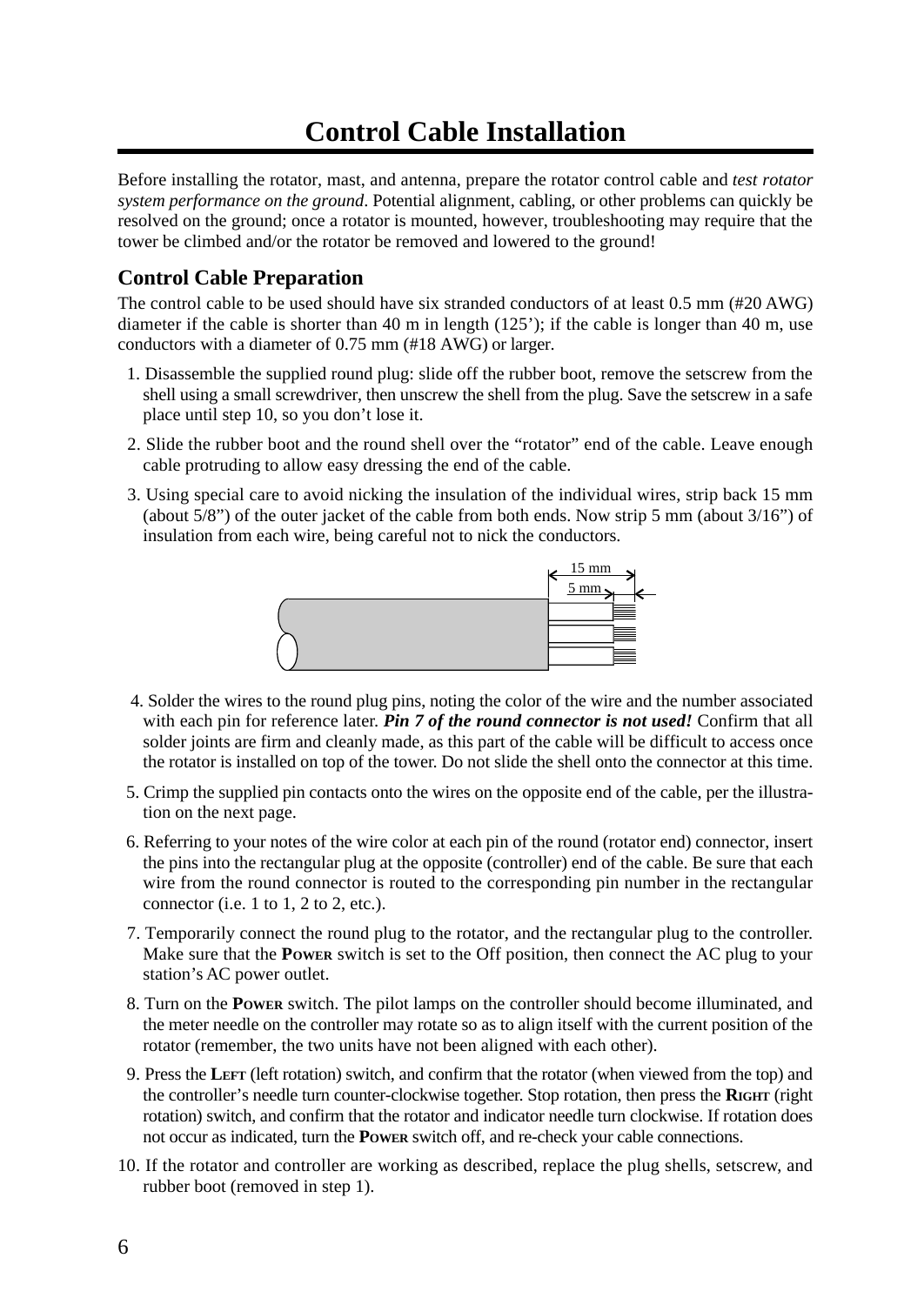#### **Assembly of 6-pin Plastic Connector**



#### **Assembly of 7-pin Metal Connector**



#### **Wiring for the control cable (identical numbers to be inte**



Pin No.7 for the metal connector is not used.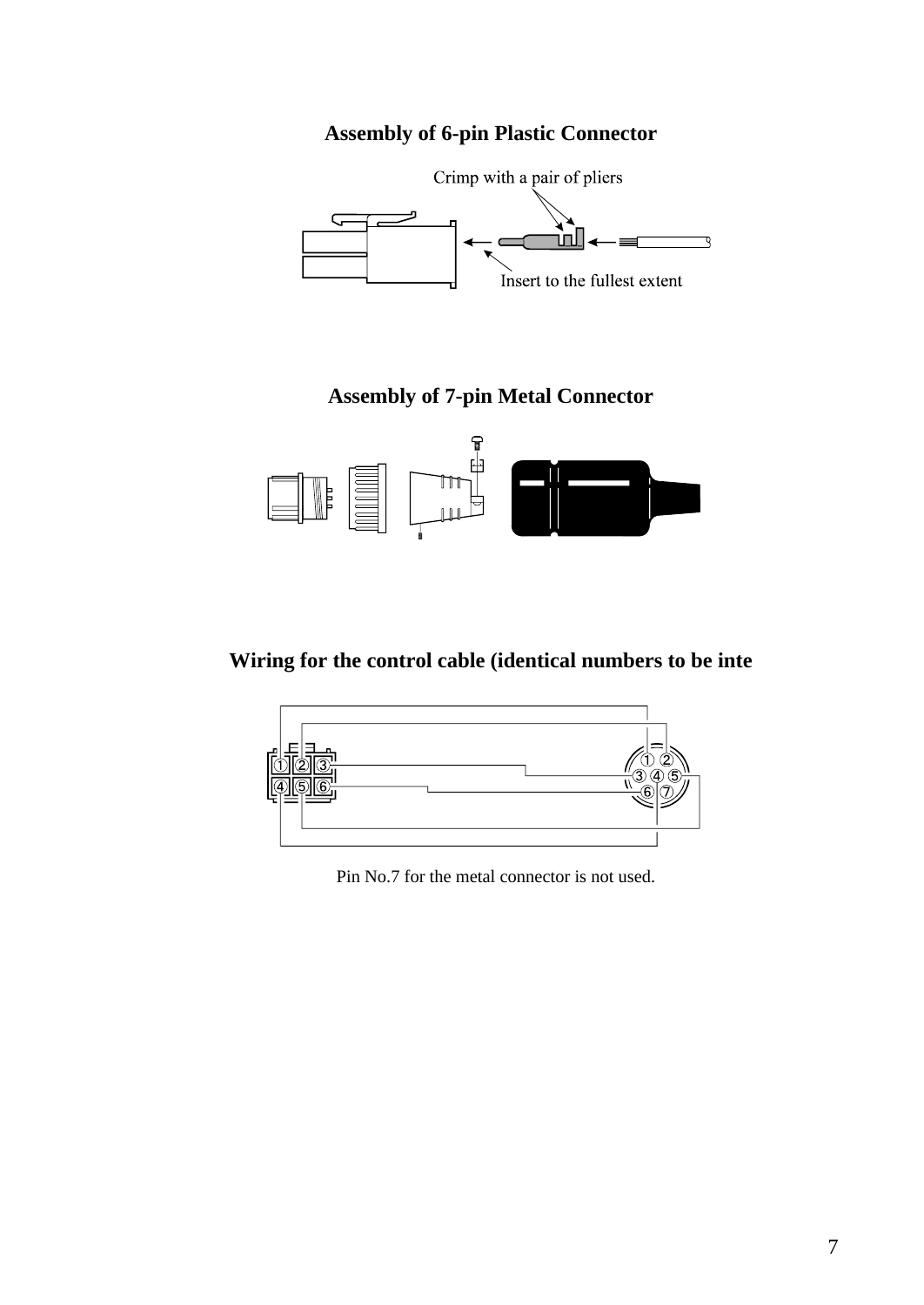### $\bullet$  **Indoor Performance Check and Alignment**

- 1. Temporarily connect the rotator unit and the controller using the connection cable prepared per the previous section.
- 2. Check to be sure that the **POWER** switch on the controller is set to OFF, then plug the controller's AC cable into your station's AC outlet.
- 3. Set the controller's **POWER** switch to ON. Verify that the controller's pilot lights have become illuminated.
- 4. Hold down the **LEFT** (Left rotation) switch, and continue to hold it down until the rotator reaches the counter-clockwise position where it automatically stops ("Left" represents counter-clockwise rotation when the rotator is viewed from the top).
- 5. When the rotator has reached the left "STOP" position, release the **LEFT** switch, and check to see if the controller's indicator needle is pointing to 0º (**N**: North).

 *If the indicator needle is out of alignment, slightly loosen the needle adjustment screw (using a small Phillips screwdriver) on the face of the indicator, then turn the white needle adjustment knob so that the indicator needle points precisely to 0º.*

- 6. Just above the round connector jack on the rotator unit, you will observe two raised calibration marks (one each on the (rotating) bell and (fixed) base of the rotator).These two marks should be directly aligned with each other. If not, place a small piece of masking tape on the rotating bell and the fixed base of the rotator unit, and make a calibration mark on each piece of tape, so as to mark the current position of the bell relative to the base. This calibration mark will be used to verify the amount of rotation in the next step.
- 7. Hold down the **RIGHT** (Right rotation) switch, and continue rotating to the right until the calibration marks (from Step 6) are again precisely aligned. Now check the indicator needle, which should also have rotated fully 360º so as to be pointing exactly to 0º. *If the indicator needle is not pointing exactly to 0º, go to the rear panel of the controller, and set the Adjustment Potentiometer Selection Switch (see Figure 2) to the right position. Now use a small screwdriver to adjust the Indicator Needle Adjustment Potentiometer (Fig. 2) so that the indicator needle points exactly to 0º.*
- 8. After aligning the needle to  $0^\circ$ , set the Adjustment Potentiometer Selection Switch back to the **left** position.
- 9. Hold down the **RIGHT** switch again, and continue rotation to the right. You should observe the "OVERLAP" LED becoming illuminated as rotation passes the 360º point.

 *If the* OVERLAP *LED does not light up at the 360º position, the Overlap LED Adjustment Potentiometer may be used to align the illumination threshold to the 360º point.*

- 10. Check to verify that rotation automatically stops at approximately 90º (East; representing a total rotation range of 450º from the original starting point).
- 11. Press the **LEFT** and **RIGHT** rotation switches a few more times, verifying that rotation appears to be normal. If so, press the **LEFT** switch to return the rotator to the fully counter-clockwise (0º) position.
- 12. At this time, you must determine whether you wish to leave the "Left Stop" position at North, or whether you wish to set it to South (to allow uninterrupted rotation from southeast to northeast to northwest to southwest, for example). *If you wish to leave the "Stop" at North, the checkout process is complete. If you wish to set the "Stop" to South, again loosen the needle adjustment screw on the face of the controller, and rotate the needle to the "South" position. Be certain that the rotator is fully rotated to the "LEFT" position in either case.*
- The position of the "Left Stop" can be set to whatever position you like (North, South, East, or West). Just remember where you have set it, because the antenna must initially be aimed in the same direction when it is installed on the mast (see next section). **ADVICE**
- 13. Turn the **POWER** switch OFF. This completes the ground-based testing of the rotator and controller.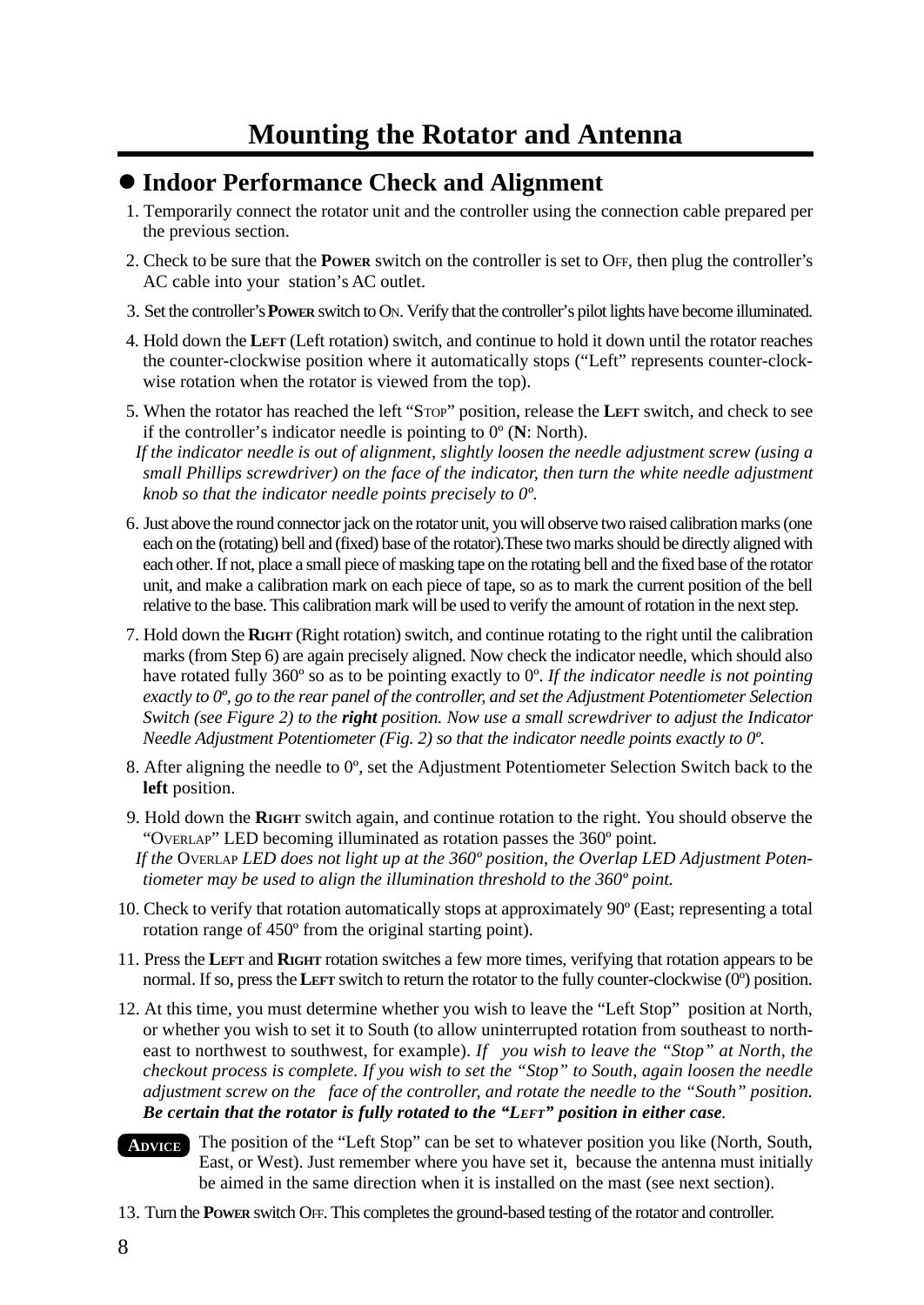## l **Installation of Rotator and Antenna on Tower**

The procedure for installing the rotator depends on the type of tower used. The following instructions are generally applicable to most guyed, crank-up, or roof towers.

- 1. Attach the rotator to the tower's rotator mounting plate, using the supplied M8X16 bolts and spring washers. It is recommended that the tips of the bolts be lightly dipped in lubricating grease, to ease disassembly in the future.
- 2. If a thrust bearing (such as the optional Yaesu model GS-065) is to be utilized, mount it on the top of the tower (see Figure 4) using the supplied hardware.
- 3. Using a "gin pole" or other raising fixture, insert the antenna mast through the bearing from above, and set the mast in the rotator's mast clamps. Do not tighten the mast clamps at this time; just secure the U-bolts to the point where the mast is held in place, but is allowed to rotate freely.
- 4. Partly tighten the thrust bearing's mast bolts, so as to center the mast in the thrust bearing. When you are satisfied that the mast is centered, back off slightly on each of the thrust bearing's mast bolts, and (if possible) lift the mast by a *very small amount* (approximately 5 mm or 3/16"), just enough to lift the bottom of the mast slightly off the top of the rotator. Now re-tighten the thrust bearing's mast bolts to secure the mast in place. This procedure takes all the weight of the mast and antennas off of the rotator; all weight is being carried by the thrust bearing. If no thrust bearing is used, the mast should be allowed to rest on the top of the rotator.
- 5. Verify that the mast rotates freely in the mast clamps, and that the mast is properly centered in the clamps. Now tighten the nuts on the U-bolts of the mast clamp.
- CAUTION Do not over-tighten the nuts on the mast clamps. They should be tightened until the spring washer becomes flat, then tightened further by  $\frac{1}{2}$  to one turn maximum.
- 6. Install the rotator control cable's round plug into the jack on the side of the rotator's base, and tighten the connector ring to secure the connector. Slide the rubber boot over the connector; while putting a slight amount of inward pressure on the rubber boot, use electrical tape to secure the back end of the rubber boot to the cable. This slight inward pressure on the rubber boot will enhance the weatherproofing of the installation. Secure the control cable to the tower in several places, using electrical tape and/or UV-resistant cable ties.
- 7. Install the antenna(s) on the mast. Use a compass to align the forward end of the beam toward North (0º) *or whichever direction to which you set the "Left Stop" in Step 12 of the previous section*.
- 8. Provide sufficient slack in the coaxial cable such that the antenna can rotate over its full 450º range without putting *any* tension on the coax (see Figure 8). Secure the coax to the tower, using electrical tape and/or UV-resistant cable ties.
- 9. Installation is now complete. If you have scratched through the melamine coating of the rotator during installation, you may wish to apply several coats of clear acrylic spray to help protect the bare metal from corrosion.

After installation is complete, test the system by operating the rotator through the entire range of its rotation. It is helpful to do so with the help of an observer, so that rotation can be stopped if some obstruction, binding, or tension on the coaxial cable's turning loop should be encountered during the performance test.

#### **Installation Note**

If using a roof tower with a long mast between the top of the tower and the antenna, the use of a "Guy Bearing" is highly recommended. The Yaesu GS-050 and GS-065 include guying "ears" which allow attachment of guy cables. As installing a guying system may cause the center-lines of the guy bearing and the rotator to become mis-aligned, be certain to check the roof tower attachment and guy cable alignment to ensure that the mast is straight.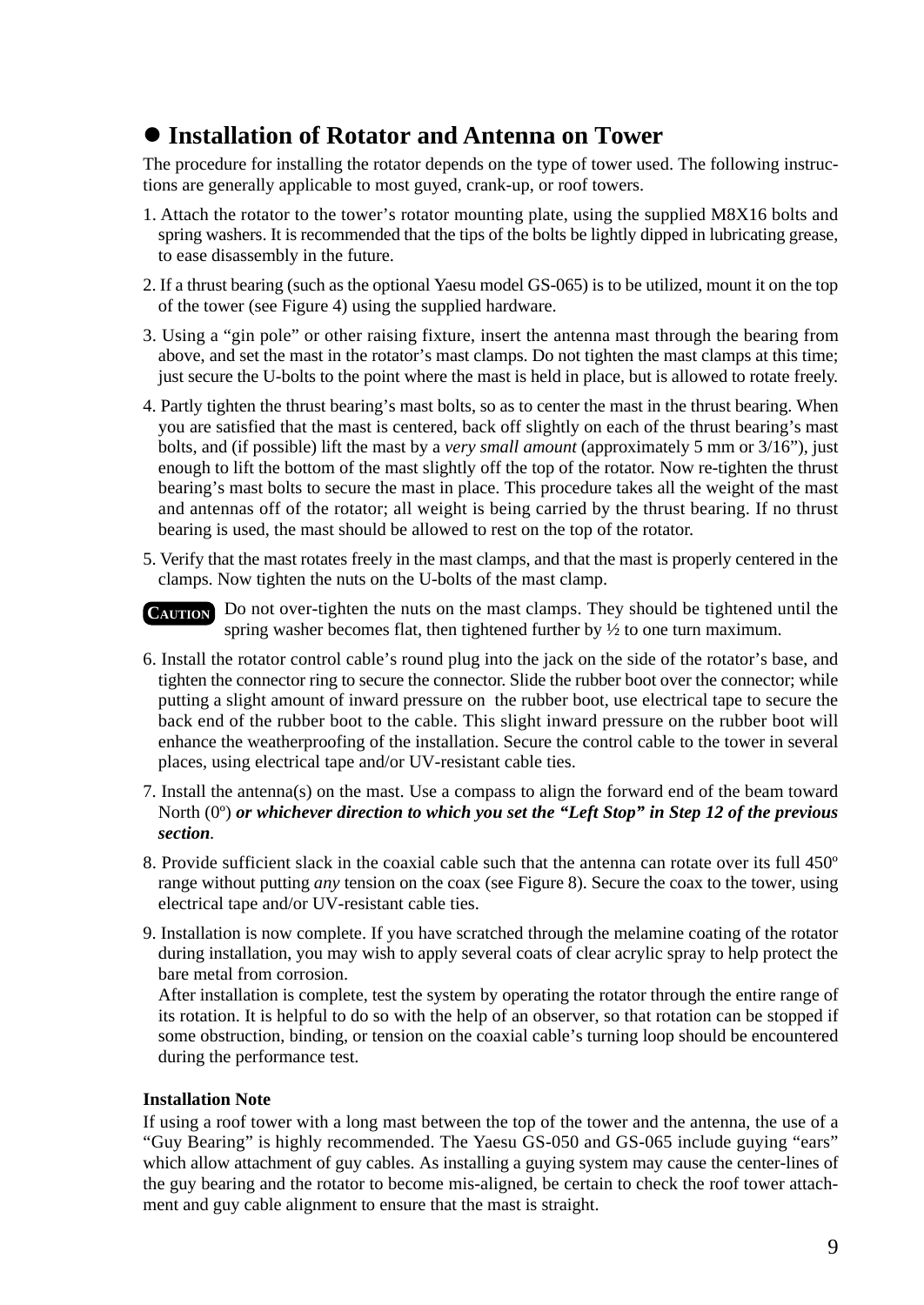









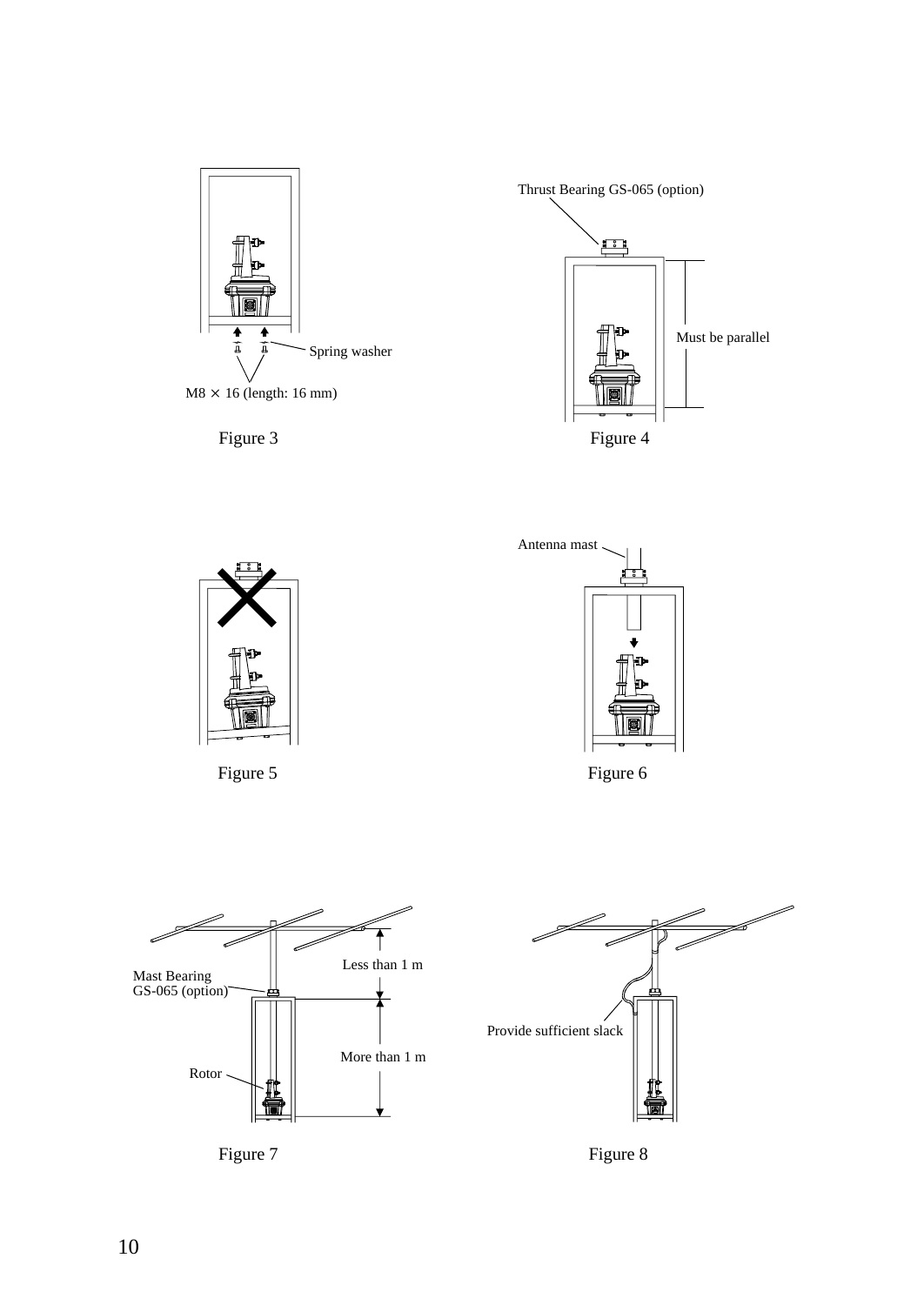#### *Important!*

**The installation of a rotatable antenna on a tower system is a dangerous and potentially lifethreatening task, if due care is not taken.**

**A tower must never be installed in a position where it could fall across power distribution cables in the event of a catastrophic tower failure during a windstorm or earthquake.**

**The control cable attached to this rotator could, in the event of a nearby or direct lightning strike, carry lethal voltages down the cable and into your home. Yaesu strongly recommends the installation of suitable lightning arrestors on all control cables and coaxial lead-in cables from your antenna installation. See your dealer for details of available lightning-protection devices.**

**If an electrical storm should be reported in your area, quickly unplug the control cable from the rear of the rotator's controller box, and disconnect the AC cable from the wall outlet. Disconnect the coaxial cable(s) from the antenna(s) as well.** *Do this only if the lightning is not in your immediate area, as you could be killed instantly if lightning should strike while you are holding a cable.*

**If you have any doubts about your ability to install this rotator safely, enlist the services of a professional antenna installation company.**

| Sq. Ft         | $\mathbf{M}^2$ | Sq. Ft | $\mathbf{M}^2$ |
|----------------|----------------|--------|----------------|
| 1              | 0.093          | 12     | 1.115          |
| 2              | 0.186          | 13     | 1.208          |
| 3              | 0.279          | 14     | 1.301          |
| $\overline{4}$ | 0.372          | 15     | 1.396          |
| 5              | 0.465          | 16     | 1.486          |
| 6              | 0.557          | 17     | 1.579          |
| 7              | 0.650          | 18     | 1.672          |
| 8              | 0.743          | 19     | 1.765          |
| 9              | 0.836          | 20     | 1.858          |
| 10             | 0.929          | 21     | 1.951          |
| 11             | 1.022          | 22     | 2.044          |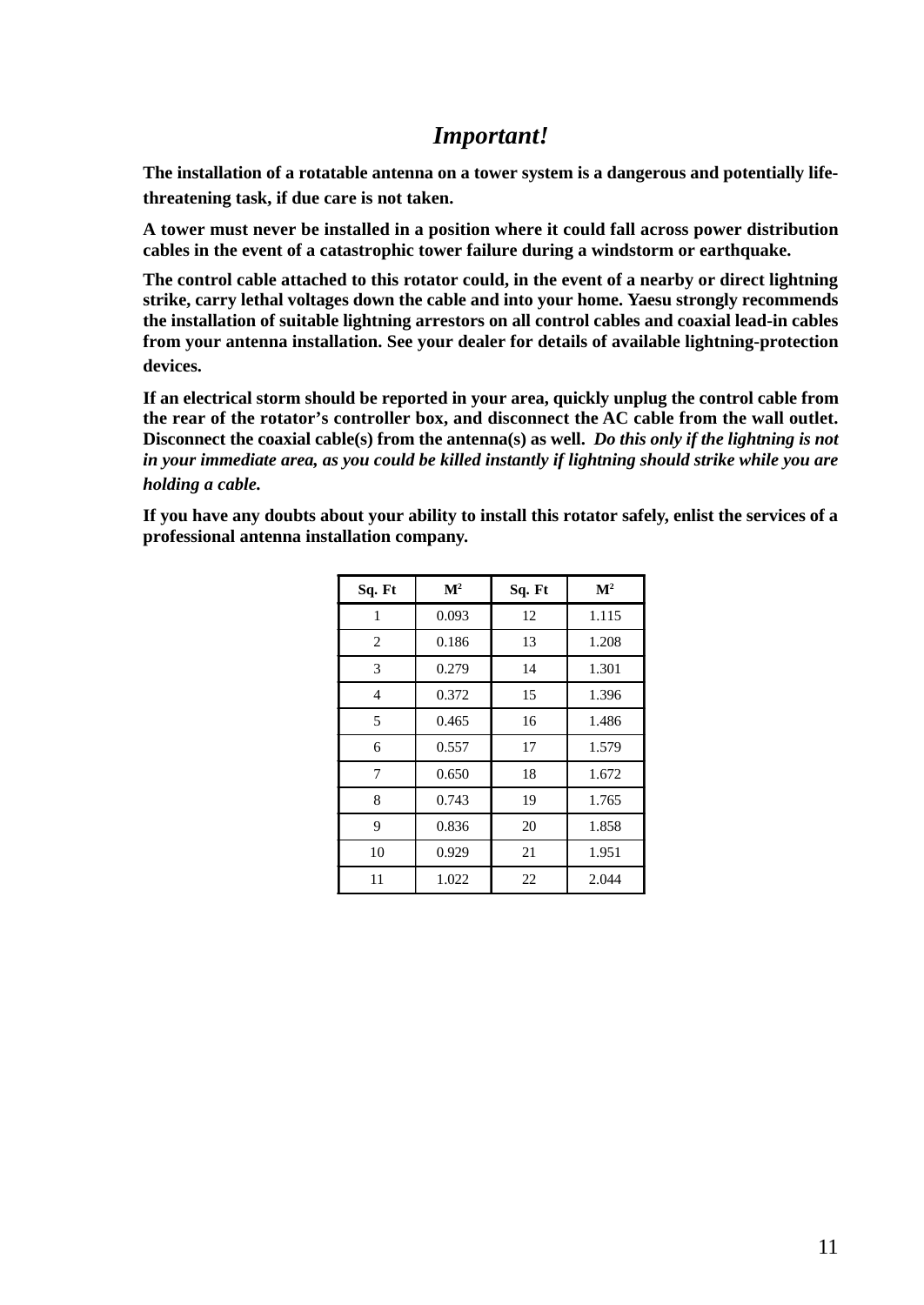### **NOTE:**